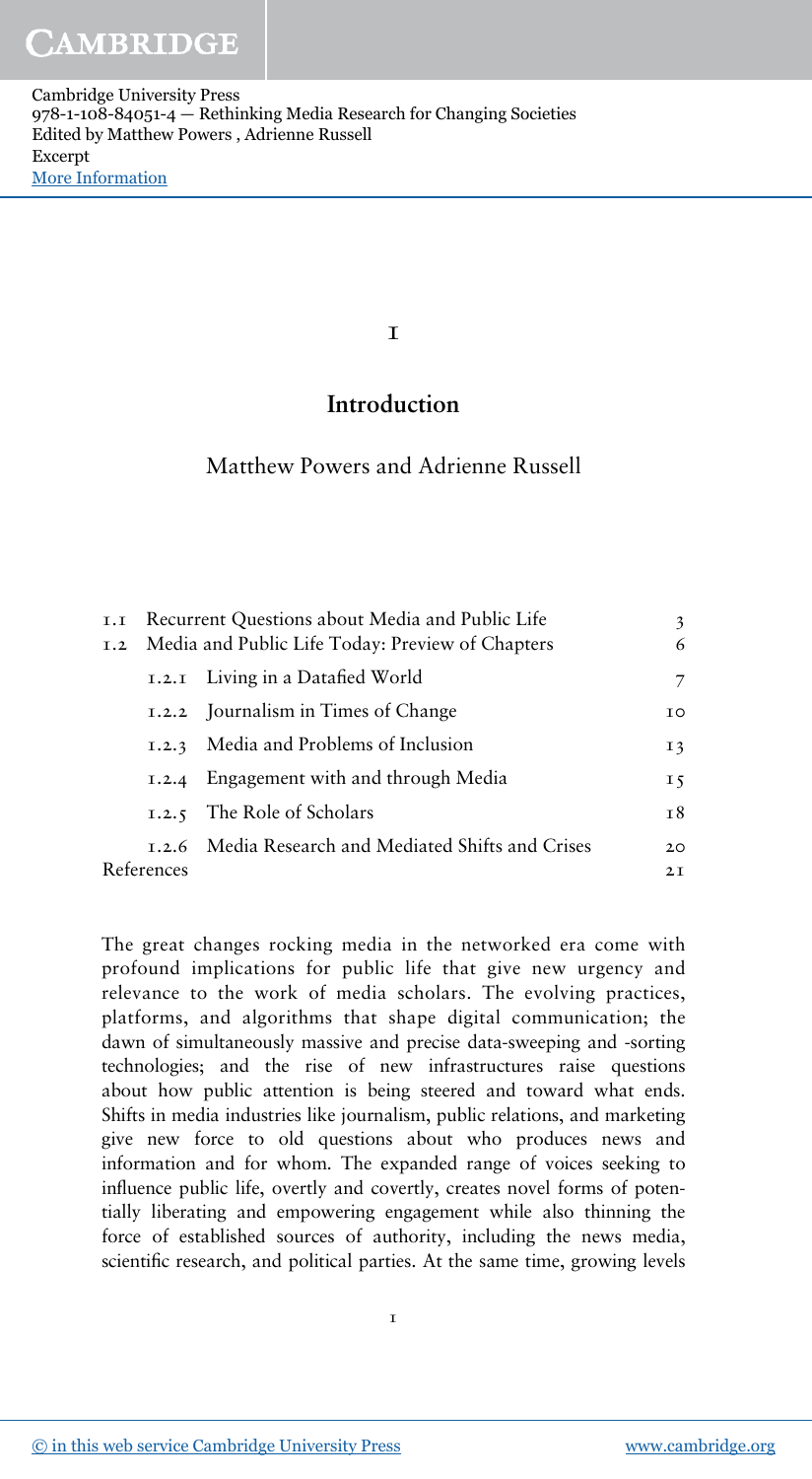#### 2 Introduction

of social polarization, increasing economic inequality, rising authoritarianism, and declining trust in major institutions of public life cast doubt on the potential for media to meaningfully engage individuals across various lines of social difference. In this roiling landscape, to what extent has the work of scholars of media and public life changed? To what extent should it?

There has been no shortage of scholars calling for communication research that does more to make sense of – and engage in debates about – these transformations. Lance Bennett and Barbara Pfetsch have argued that real-world changes in media and public life necessitate a "fundamental rethinking" (2018: 245) of core concepts in the field, rather than the continuation of research on long-studied topics using well-established research methods. Sonia Livingstone has written that the "nature of media power is shifting substantially, along with deeper geopolitical changes," and warns that these developments leave "critical scholarship scrambling to keep up" (2019: 174). Rasmus Nielsen has observed that communication scholars are often "irrelevant" in public debates about issues pertaining to media and public life, and suggests that they do more to engage in "the 'rough process' of public discussion" (2018: 149).

The purpose of this book is to explore how scholars working at the intersections of journalism, politics, and activism make sense of and relate to some of the most pressing issues concerning contemporary developments in media and public life. Each contributor to this volume was asked to identify what they saw as the most pressing issue for scholars of media and public life to engage. By starting from the basis of asking questions, we hope to bring to the fore issues and topics worth knowing, rather than what extant theories, concepts, or methods enable one to know. In doing so, we aim to demonstrate some of the ways that real-world concerns can be translated into scholarly research topics. While the contributors are disparate in their theoretical, empirical, and normative orientations, they agree on the importance of revisiting issues of longstanding concern while also engaging in themes and topics brought into focus by contemporary developments in politics, technology, and culture. Together, the contributors offer a diversity of perspectives on the role scholars can, do, and ought to play in making sense of current developments and demonstrate the strength of strong theoretical frameworks in shaping how scholars perceive and position themselves in relation to research questions.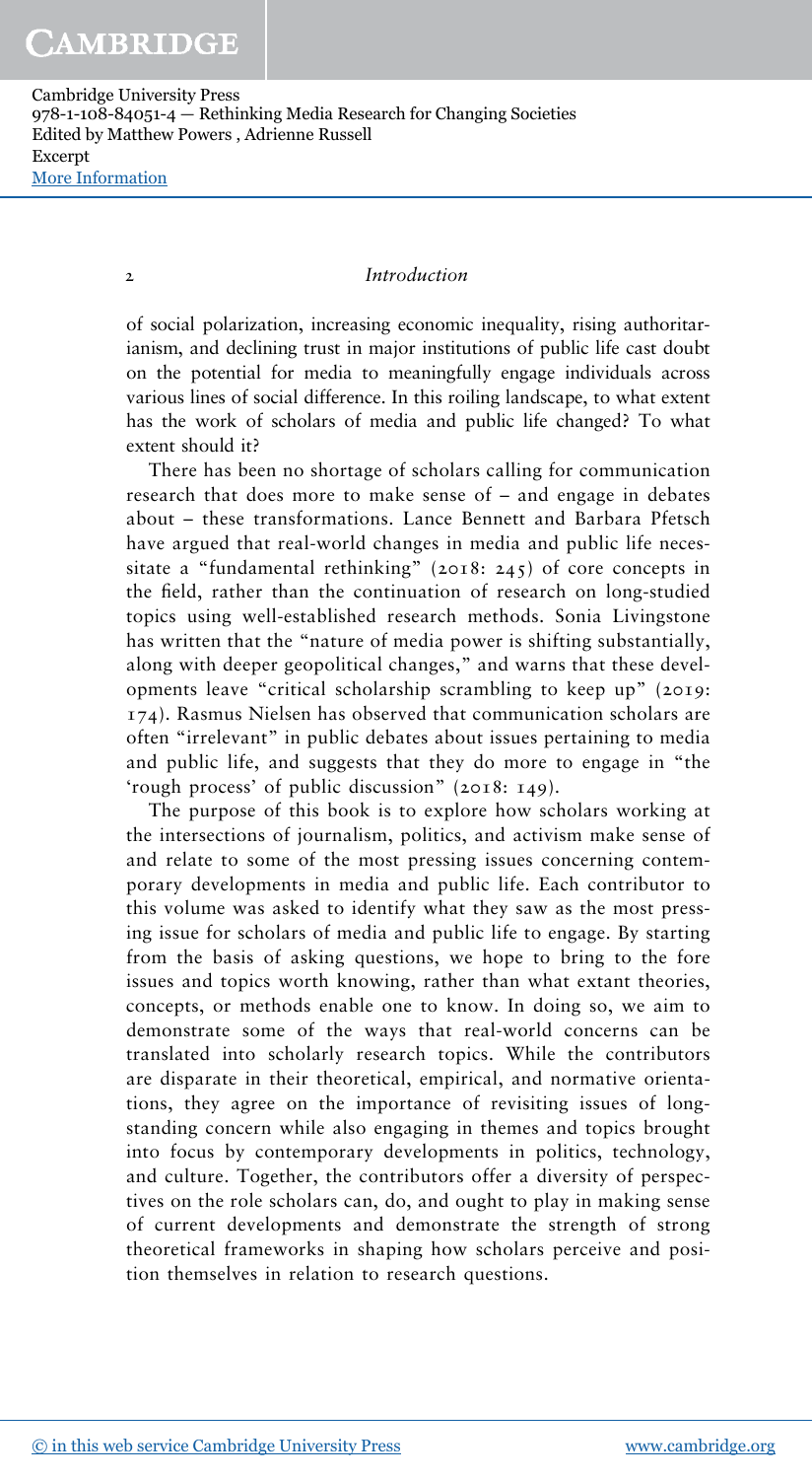#### Introduction 3

### 1.1 recurrent questions about media and public life

Scholars have of course long studied the role media play in public life by considering what media do to people, and what people in turn do with media. As Silvio Waisbord points out in the epilogue to this volume, that work is typically built on normative assumptions about the nexus between media and a well-functioning society. Such assessments are further spurred by perceived crises in public communication that stem from political turmoil, economic crisis, and media transformations. What media? For what public life? Indeed, asking questions about the role of media and public life has always been central to the work of communication scholars. Implicit in these questions is the idea that scholars have something distinctive to add to contemporary discussions of media and public life.

Consider the inaugural issue of Public Opinion Quarterly, which in 1937 brought together leading thinkers from across the social sciences, including Harold Lasswell, Paul Lazarsfeld, Robert Merton, and Margaret Mead, and asked them to examine threats and opportunities created by shifts in the media environment. The editorial introduction – penned amid growing concerns about the rise of fascism in Europe – sounded themes not entirely dissimilar from those articulated by many scholars of media and public life today. The editors wrote that the "miraculous improvement of the means of communication" (p. 3) opened up "new dimensions" and "new intensities" that influence how political and economic power are wielded. They noted the growing prevalence of opinion polling conducted by private firms and the implications of such developments for democratic governance: "Private polls are taken on public issues. The fate of representative government grows uncertain" (p. 3). They underscored the growing use of propaganda by governments, even as the rise of "new agencies of mass impression" (radio, motion pictures) created "difficult problems of private editorship and government control" (p. 4). Finally, they highlighted the development of advertising as both "a science and art" as well as the need for businesses to retain public relations support. To the editors, the shifts appeared fundamental and thoroughgoing; their "surging impact upon events become the characteristic of the current age" (p. 3). Then, as now, the question was whether transformations in media served to benefit or to damage public life.

Amid the transformations of their era, the editors emphasized the need to refine concepts, revisit questions, and define the terms of their scholarly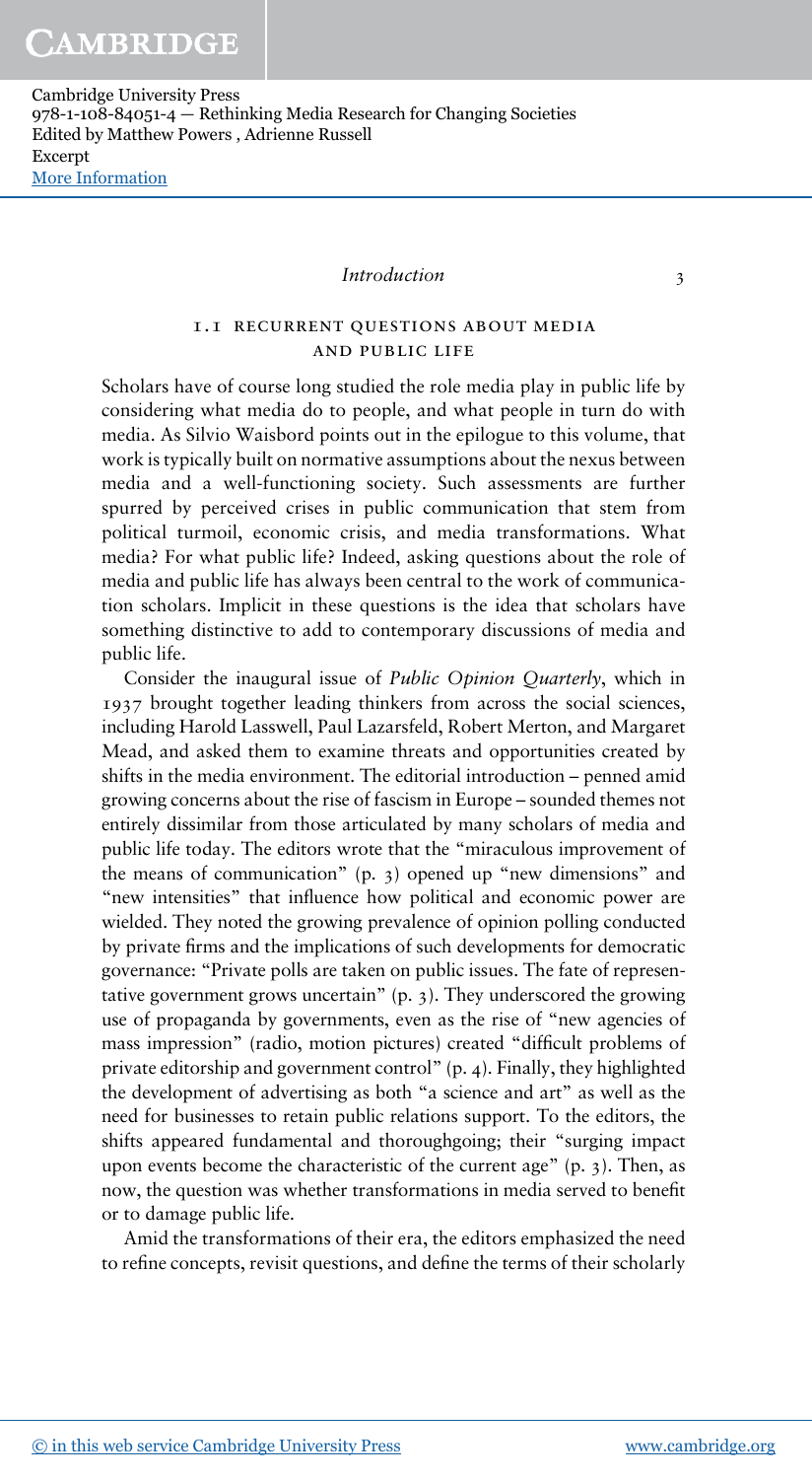#### 4 Introduction

engagements. Most obviously, given the journal's title, they sought to refine their understanding of public opinion. "Under these conditions the clearest possible understanding of what public opinion is, how it generates, and how it acts becomes a vital need touching both public and private interest" (Public Opinion Quarterly, 1937: 4). But they also sought to revisit core questions about public opinion posed by earlier generations of scholars. With nods to Alexis de Tocqueville and Ferdinand Tönnies, among others, they dedicated themselves to using recent developments to test prior hypotheses and introduce "greater precision of thought and treatment" in their analyses (p. 3). They also articulated a clear position in relation to their objects of analysis. While acknowledging that their research might inform politicians, civic groups, business leaders, and others, they tasked themselves not with "evaluating these proffered causes or of discovering new ones" (p. 4). Rather, they endeavored to strictly maintain a "wholly objective and scientific point of view."

Of course, Public Opinion Quarterly and the people around it represented merely one way – and hardly a uniform one at that – of approaching these transformations. The contrast with thinkers associated with the Frankfurt School, a term first used in 1937, is instructive (Horkheimer, 1972). Max Horkheimer and Theodor Adorno (1944), writing as exiles living in North America, sought to explain the "barbarism" wrought in World War II by linking it to long-term historical developments in capitalism and Enlightenment ideals of progress, and more. For them, the chief development in media and public life – though their explanation for the ascent of fascism was broader – was the rise of the "culture industry," and its primary effect was to produce docile and passive citizens rather than engaged and informed citizens. They criticized efforts among scholars to identify invariant universal laws based on cumulative knowledge, which was precisely the sort of knowledge that many of their colleagues at *Public* Opinion Quarterly sought to develop. In its place, they introduced new concepts (culture industry) that could serve as a basis for developing a critical (rather than affirmative) stance vis-à-vis contemporary social arrangements (Horkheimer, 1972). These concepts could help to answer important questions – such as how culture may have influenced the rise of fascism – that built on long-running debates, including those found in the works of Marx, Weber, and Freud. The Frankfurt School also articulated a different sense of engagement than their peers at Public Opinion Quarterly. Horkheimer and Adorno were relatively cut off from social movements and offered largely theoretical arguments rather than detailed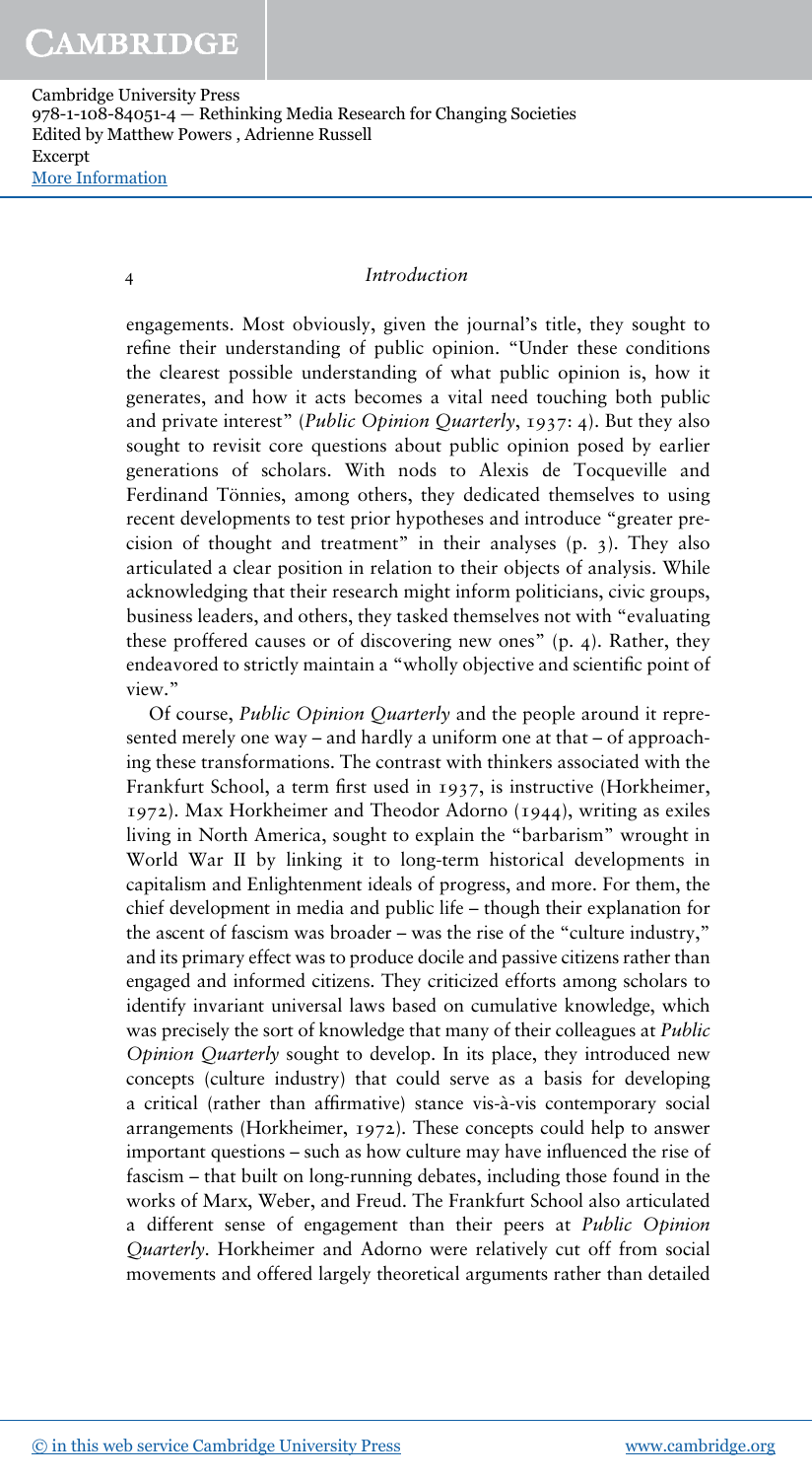#### Introduction 5

empirical engagements. At the same time, they argued that emancipation is found in concrete historical circumstances and that part of the role of the scholar was to identify possible steps on the road to liberty.

Questions surrounding how to think about and relate to transformations in media and public life are thus basic to media scholarship, and the answers given are as varied and complex as the scholars who propose them. The examples in preceding paragraphs, however, suggest several more general points regarding scholarly engagement with media and public life that are reflected in this volume. First, engaged scholarship does not stand in binary opposition to disengaged or detached scholarship. As Norbert Elias (1956) once argued, some degree of both involvement and detachment is required for scholarly engagement with any research object. On the one hand, time and distance from the objects they study create the potential for scholars to produce knowledge rather than merely express their opinions. It affords the perspective necessary to theorize a problem, challenge or integrate extant views on that problem, and design and develop research that enables a systematic exploration of the issue. On the other hand, some degree of involvement is needed to identify, conceptualize, and operationalize the topic that one will or does research. Knowing where to look, and what to examine, depends in no small part on the everyday engagements and experiences of scholars living in the world. Focusing singularly on either involvement or detachment can easily become problematic (i.e., complete involvement raises questions about what makes scholarship distinctive vis-à-vis other perspectives on media and public life; total detachment runs the risk of ignoring the very realities that one claims to study). While our contributors vary in the degree to which they see their research as more or less engaged, they all generally navigate the tension between involvement and detachment.

Second, and relatedly, stances that scholars adopt can calcify over time, moving from highly involved to problematically detached. Whatever their other differences, the individuals associated with both the inaugural issue of Public Opinion Quarterly and the Frankfurt School understood themselves to be intimately engaged with making sense of their own most pressing contemporary problems. They studied the effects of media on public opinion and the rise of the culture industries, for example, because doing so provided insights into important forms of social power, which could only be challenged or altered to the degree that such power was understood. Yet the very success of these research agendas sometimes leads to inertia, as later generations of scholars adopt the agenda separated from the context – the historical and scholarly realities – that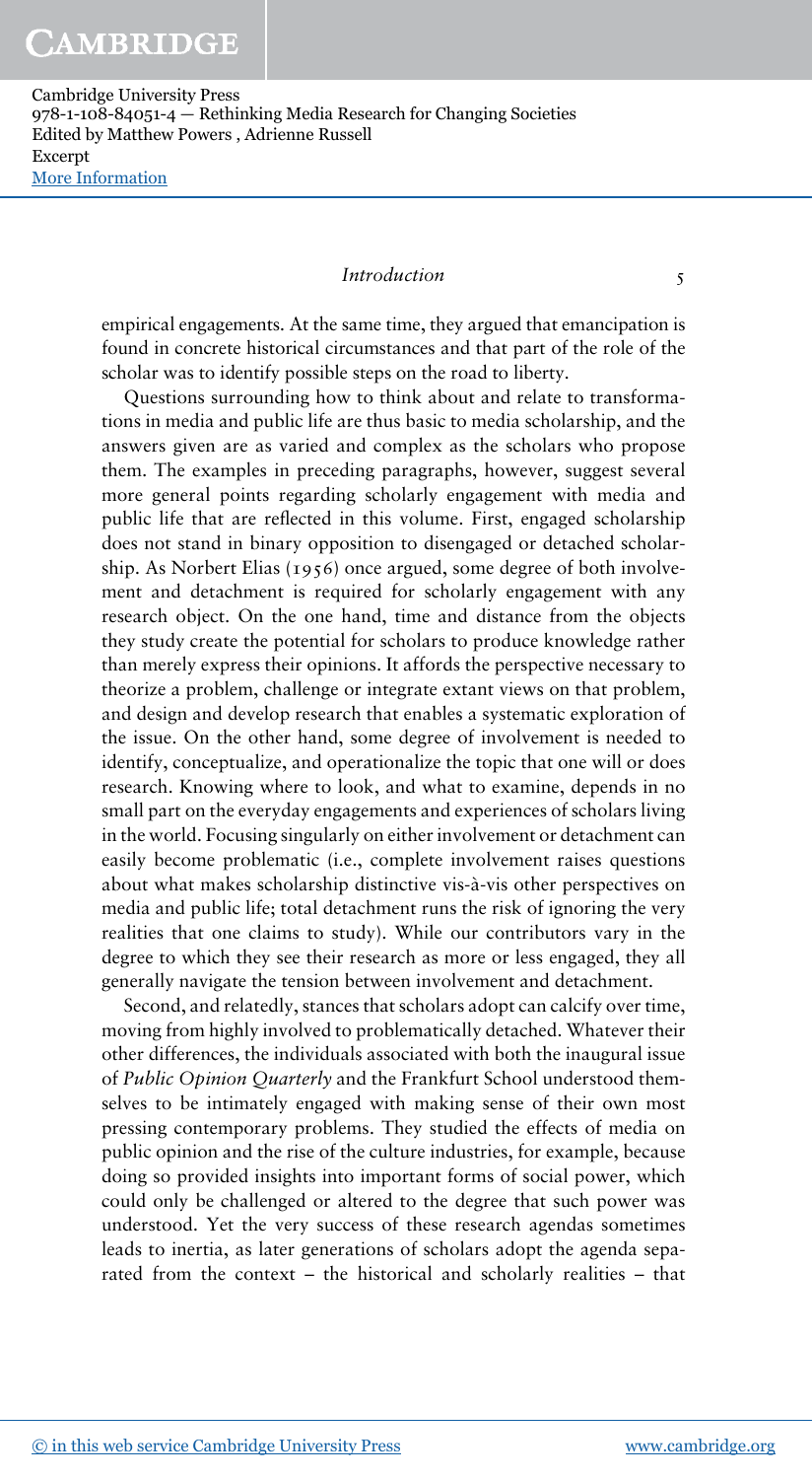#### 6 Introduction

prompted its initial development. This is what Bennett and Pfetsch (2018) perceive and criticize when characterizing political communication as a field that "increasingly studies itself" – that is, that seeks to develop knowledge within a preexisting framework while paying less attention to whether real-world social transformations expose that framework as obsolete or in need of substantial revision. The more general question this poses, and which our contributors address, concerns how and in what ways scholars engage with prior research paradigms. Should they revisit core concepts with the aim of refining them for the current era, or should they seek to develop new tools that might be better adapted to the contemporary moment?

Third, these debates raise a range of questions about the standpoint of scholarship. Then and especially now, academic researchers are asked to make their work relevant to a number of stakeholders (e.g., project funders, community groups, state bureaucracies, business organizations), which brings to the fore issues regarding whose interests and perspectives are represented in the research, as well as academics' capacity to act as counterweights to the worldview defended by those holding substantial amounts of power in a particular time and place. Put simply, how well can scholars of media and public life act as critics of extant social arrangements when, in many cases, the capacity to collect and analyze data is held by large, forprofit companies with an interest in promoting their own interests? This can be connected more broadly with the question of whose standpoint ought to be represented in scholarly research of media and public life. Should scholars adopt the view of particular – typically subaltern – groups, or should they instead seek to construct a space in which sense can be made of the varying forms of collaboration and competition across a range of groups? The debate is long-running and familiar, especially to feminist scholars, who have for decades debated the relative merits of adopting the standpoint of women in order to challenge dominant conceptions of gender, family, and society more broadly. But the issue touches on nearly every domain of scholarship, including scholars studying media and public life, and can be seen in the different ways our contributors position themselves in relation to their chosen research problems.

### 1.2 media and public life today: preview of chapters

Authors included in this volume came together in the fall of 2018 for a symposium at the University of Washington. Prior to the symposium,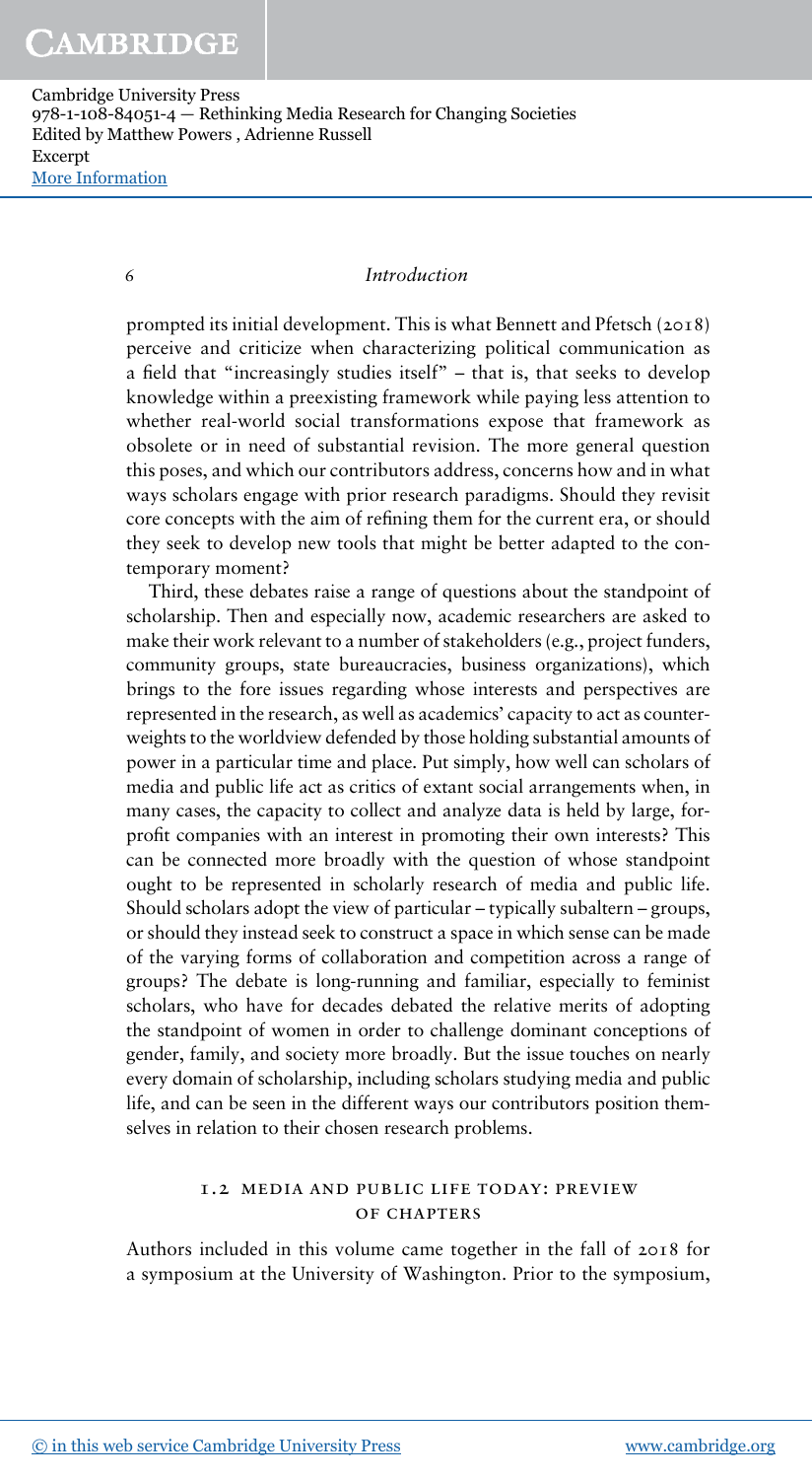#### Introduction 7

each person was asked to write an essay detailing what they saw as the most pressing question with which scholars of media and public ought to grapple. At the symposium, the first drafts of these essays were discussed collectively and in detail; invited faculty from a wide range of departments and disciplines at the University of Washington, including communication, philosophy, sociology, history, information sciences, and human-centered design and engineering, served as discussants, probing the issues raised from their theoretical and disciplinary vantage points. Each author then revised and expanded their contributions for the current collection, integrating the cross-disciplinary perspectives on their work articulated at the symposium. The different perspectives taken up by the authors result in part from the varied ways they each relate to their object of research. Moreover, the heterogeneity of the concerns included in the collection hints at the great diversity of approaches that scholars can and do assume regarding complex topics surrounding media and public life.

The book is organized into five parts based on themes that emerged as core areas of concern throughout our conversations. These themes hardly exhaust the range of issues that might be explored; however, we do hope that they collectively suggest ways that scholars might do similar work regarding different problems. They are: living in a datafied world; journalism in times of change; media and problems of inclusion; engagement with and through media; and the role of media scholars. In the parts that follow, we briefly introduce the core issues discussed under each of these themes, while also highlighting points of agreement and disagreement across our contributors. The volume concludes with an epilogue written by Silvio Waisbord that extends the scope of discussion by addressing what changes in media and public life might mean to communication as a field more broadly.

#### 1.2.1 Living in a Datafied World

Chapters in Part I address the ways new communication tools and infrastructures fuel the collection and analysis of unprecedented amounts of personal data. In this "datafied" environment, digital platforms play host to a widening array of political, commercial, professional, and social interactions, producing digital footprints that are the object of pervasive corporate and government collection and surveillance. While data have long been a byproduct of political, economic, and social activities, their volume and value have vastly increased due to the advancement in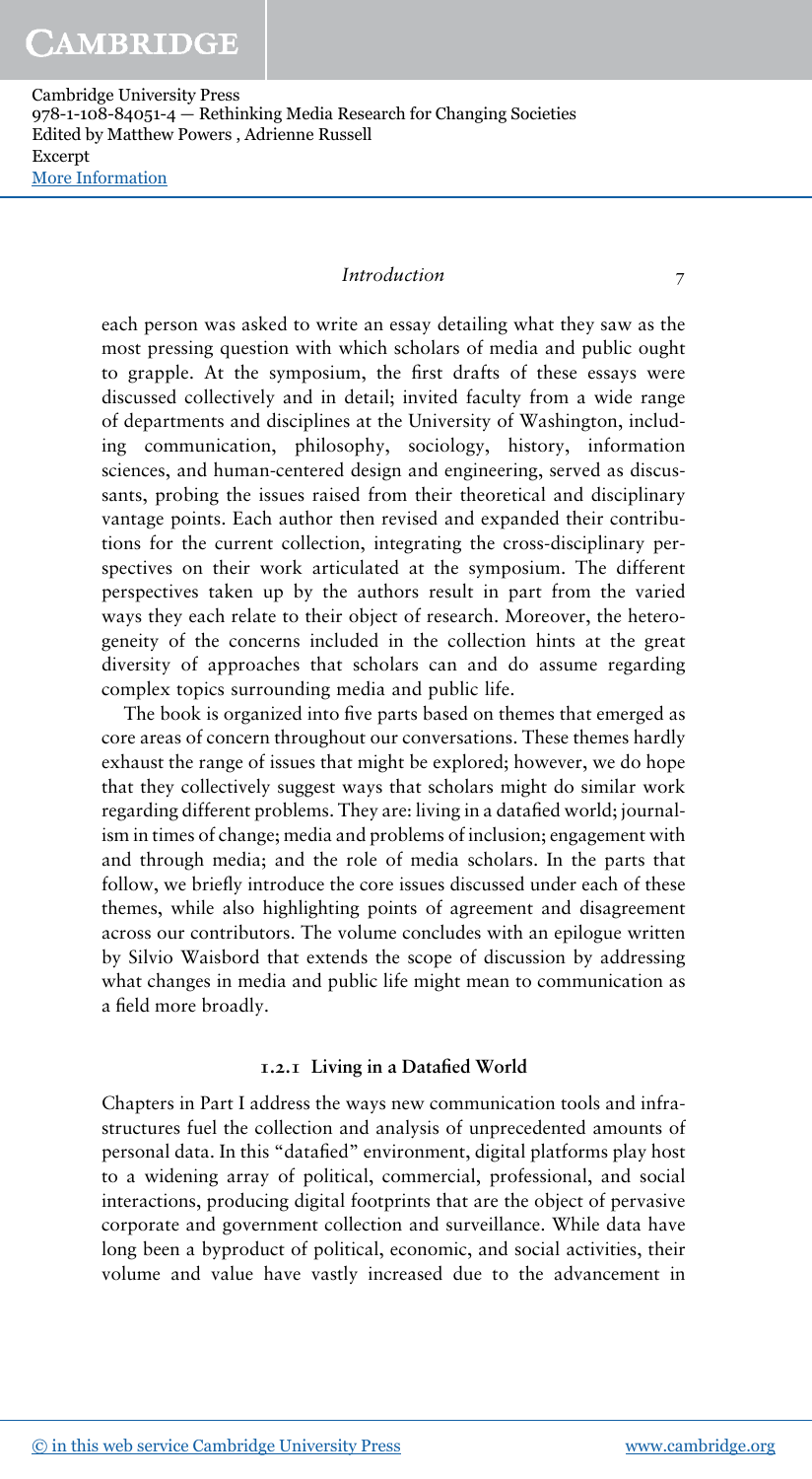#### 8 Introduction

technologies that manage so-called big data, or large data sets that can be manipulated to reveal the patterns and associations of our concerns and behavior, and to make predictions about what we will be concerned about and how we will behave in the future. A growing number of scholars therefore argue that big data not only measure but also shape reality (Hintz et al., 2018; Turow, 2012; Zuboff, 2019).

These developments can be viewed on a number of discrete fronts. Industries use data obtained from our digital lives to better understand and target customer preferences. Banks and insurance companies use data to predict customer risk profiles. Police use such information to predict crime. So-called smart cities gather data through sensors to improve the efficiency and sustainability of urban spaces by measuring traffic patterns, air quality variations, public transportation efficiencies, and the behavior of its publics. Data activists use data to make visible social problems that are being ignored or denied. For example, the group Freedom for  $Imm <sup>T</sup>$  maintains data on the US immigration detention system</sup> gathered from government offices, a national call hotline, and a network of volunteer detention-center visitors.

While technology developers, digital rights groups, and surveillance experts have long been concerned with the implications of mass corporate and government surveillance, it was not until whistleblower Edward Snowden exposed the surveillance activities of US and UK intelligence agencies in 2013 that pervasive collection of personal data became a prominent issue of public concern (Hintz et al., 2018). The Cambridge Analytica scandal, which revealed that the company harvested the personal Facebook data of 87 million users in an effort to manipulate how they vote, marked another high point of attention around the issue (Cadwalladr, 2018). The story revealed the ways data collection and sorting practices have transformed election campaigns and other political communication strategies through the use of psychometric data to microtarget advertisements, amounting to covert and deceitful messaging, including massive efforts to dissuade people from voting (Howard and Bradshaw, 2017).

The chapters included here focus on the ways personal data is used as a source of profit as well as a proxy for public opinion. In his chapter, "The Corporate Reconfiguration of the Social World," Nick Couldry explores the challenges for scholars approaching the contours of a social

<sup>1</sup> See www.freedomforimmigrants.org.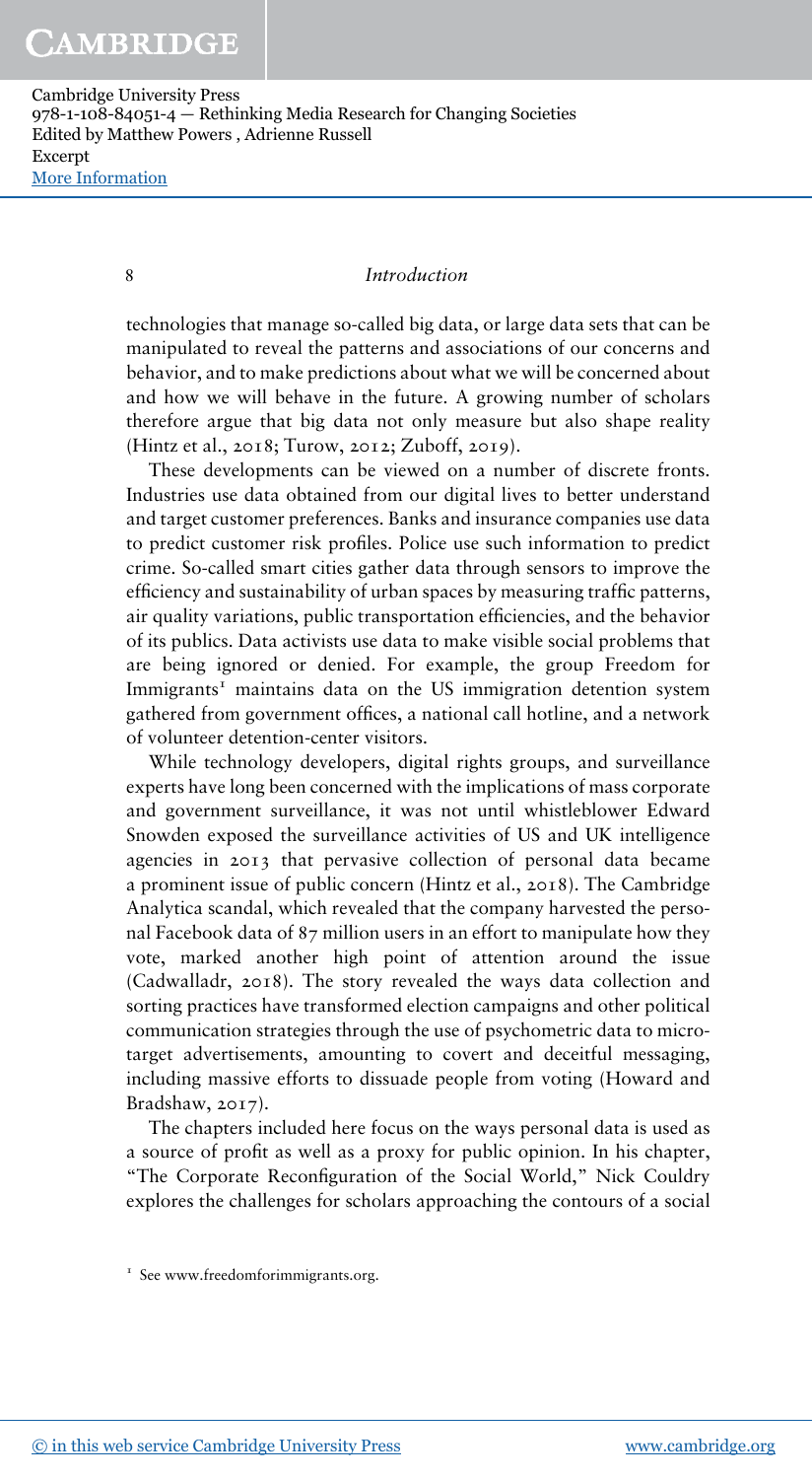#### Introduction 9

world in which every layer, as he puts it, has been "reconfigured... so that it becomes'naturally' extractable for profit." Couldry argues we are living less through a new phase of capitalism and more through a new phase of colonialism. Rather than appropriating land or bodies, the new colonists appropriate data. He argues that data collection is so pervasive that it has become a basic "condition of human life."

As a central point, Couldry considers the normative values that ought to drive communication researchers engaged with corporations. He suggests scholars recognize Facebook's response to the Cambridge Analytica scandal, for example, as an unabashed attempt to camouflage continued and concerted antidemocratic practices that serve to bolster economic and social trends that benefit the company. CEO Mark Zuckerberg publicly apologized for his company's involvement with Cambridge Analytica on CNN, calling it an "issue," a "mistake," and a "breach of trust." But the extended use of personal data is not a departure from but rather the foundation of Facebook's business model. That is, Facebook is not a victim of but rather an accomplice to Cambridge Analytica crimes. Couldry encourages media scholars to be at the forefront of the effort to break down the contradictions between what networked-era data companies say and what they do.

Melissa Aronczyk's chapter, "Public Communication in a Promotional Culture," also explores the implications of a datafied life. By illustrating the gap between the principles and practices of corporate data mining, Aronczyk takes up what Couldry (2015) has elsewhere called "the myth of us," or the belief that our exchanges on social media platforms are a natural form of social connection rather than a manufactured arrangement for the creation of economic value. Her critique of datafication focuses less on the fact of its existence, or on how data are deployed in the service of promotional culture, and more on what we assume we can know about public opinion through data. She argues that the data collected by private media companies are often relevant only to specific behaviors carried out in a predetermined context. It reflects behaviors shaped less by userinterests, concerns, or habits than by the way the system is engineered to maximize attention and profit and to adhere to security and privacy regulations. These factors, Aronczyk argues, create data sets that are highly specific to conditions of their collection and that cannot – and indeed should not – stand in for any more general public opinion. She suggests that personal data is "a tool but not a condition of public life." By examining how the United Nations uses data sets donated by private companies to address their